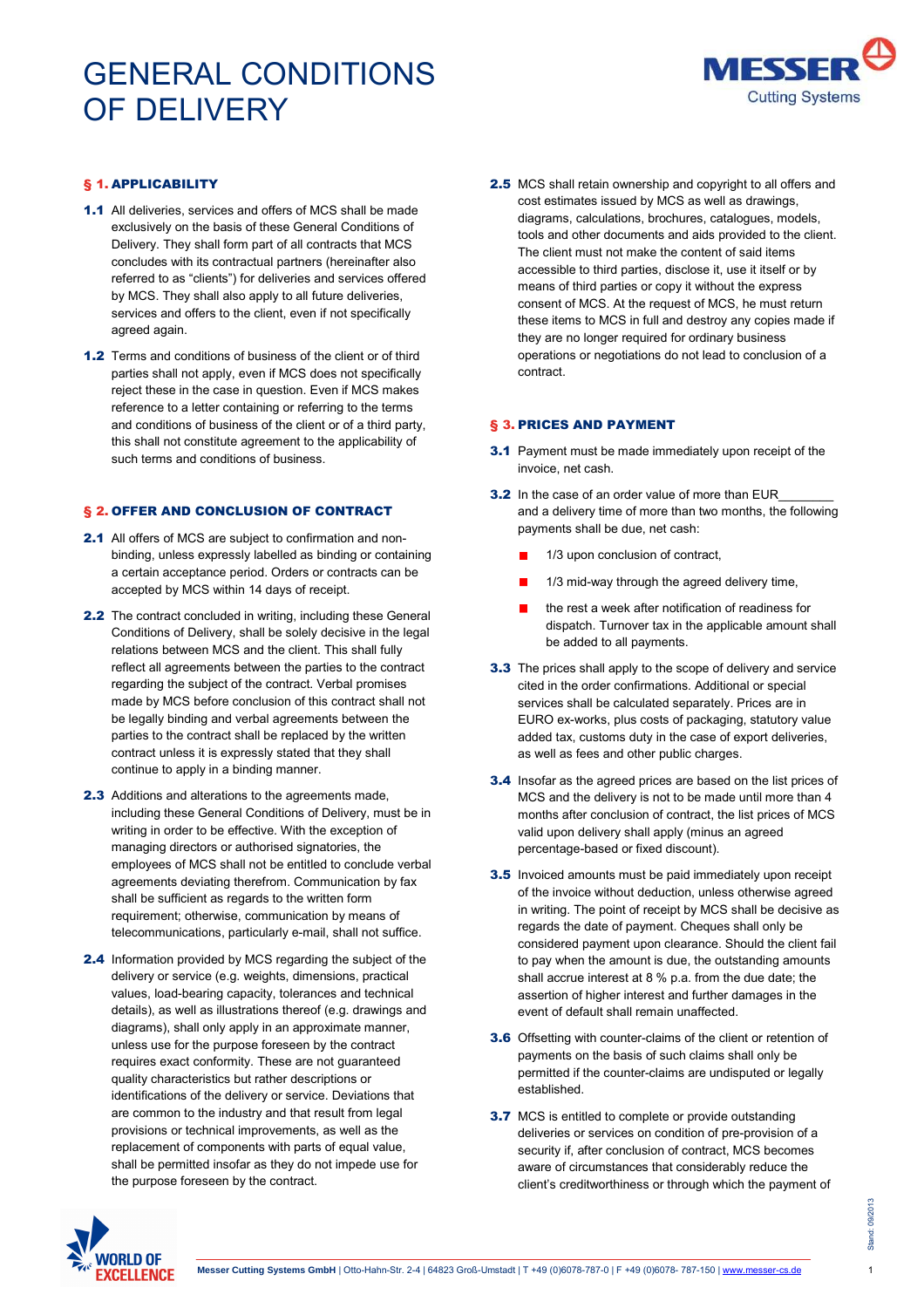

outstanding receivables of MCS by the client under the relevant contractual relationship (including under other individual orders subject to the same framework agreement) is jeopardised.

### § 4. DELIVERY AND DELIVERY TIME

- 4.1 Deliveries shall be made ex-works.
- **4.2** Terms and deadlines for deliveries and services suggested by MCS shall always apply in an approximate manner unless a set term or deadline is expressly promised or agreed. Insofar as shipment has been agreed, delivery terms and deadlines shall refer to the point of handover to the forwarder, haulier or other party commissioned with transport.
- 4.3 MCS may irrespective of its rights on the grounds of default on the part of the client – demand an extension of delivery and service terms or postponement of delivery and service deadlines by the amount of time that the client fails to meet his contractual obligations vis-à-vis MCS.
- 4.4 MCS shall not be liable for delivery not being possible or for delivery being delayed insofar as this is caused by force majeure or other events not foreseeable at the time of concluding the contract (e.g. operational disruptions of any kind, difficulties in material or energy procurement, transport delays, strikes, legal lockouts, lack of workforce, energy or raw materials, difficulties in procuring required official authorisations, official measures or outstanding, incorrect or untimely delivery from suppliers), for which MCS is not responsible. Insofar as such events considerably impede the delivery or service for MCS or render it impossible, and this impediment is not only temporary, MCS shall be entitled to withdraw from the contract. In the event of impediments of a temporary nature, the delivery or service terms shall be extended or the delivery and service deadlines shall be postponed by the same amount of time as the impediment, plus an appropriate lead time. Insofar as it is unreasonable to expect the client to accept the delivery or service as a result of the delay, he may withdraw from the contract by means of an immediate written declaration addressed to **MCS**
- 4.5 MCS shall be entitled, but not obligated, to provide partial deliveries. The point at which MCS is in default on delivery shall be defined by the statutory provisions. In each case, however, a reminder from the buyer shall be required.
- 4.6 Should MCS enter into default on a delivery or service, or should a delivery or service become impossible for it, for whatever reason, the liability of MCS shall be limited to compensation for damages in accordance with § 8 of these General Conditions of Delivery.

### § 5. PLACE OF PERFORMANCE, DELIVERY, PACKAGING, TRANSFER OF RISK, ACCEPTANCE

- **5.1** The place of performance for all obligations under the contractual relationship is Groß-Umstadt, unless otherwise agreed. If MCS is also responsible for installation, the place of performance shall be the place where installation is to take place.
- **5.2** The type of delivery and packaging shall be subject to MCS' discretion.
- **5.3** Risk shall be transferred to the client at the latest upon handover of the delivery item (whereby the beginning of the loading process shall be decisive) to the forwarder, haulier or other third party commissioned to complete shipment. This shall also apply if partial deliveries are made or MCS has taken on other services (e.g. delivery or installation). Should the delivery or handover be delayed due to a reason for which the client is responsible, risk shall be transferred to the client from the day on which the delivery item is ready for dispatch and MCS has informed the client of this.
- **5.4** The client shall bear storage costs following handover of risk. In the event of storage by MCS, the storage costs shall amount to 0.25 % of the invoice amount of the delivery items to be stored per week passed. The right to assert and evidence further or lower storage costs shall be retained.
- **5.5** The shipment shall be insured against theft, breakage, transport damage, fire damage and water damage or other insurable risks only upon the express wish of the client and at his cost.
- **5.6** as acceptance is to take place, the subject of the contract shall be considered accepted if
	- the delivery and, insofar as MCS is also responsible for installation or service provision, installation or service provision is complete,
	- MCS has informed the client of this with reference to the acceptance process in accordance with the present § 5.6 and has requested that he provides acceptance,
	- 12 working days have passed since delivery or installation/service provision or the client has begun using the subject of the contract (e.g. has commissioned the delivered system) and, in this case, 6 working days have passed since delivery or installation/service provision, and
	- the client has failed to issue acceptance within this period for another reason other than due to a defect highlighted by MCS which renders use of the purchase item impossible or considerably impedes it.

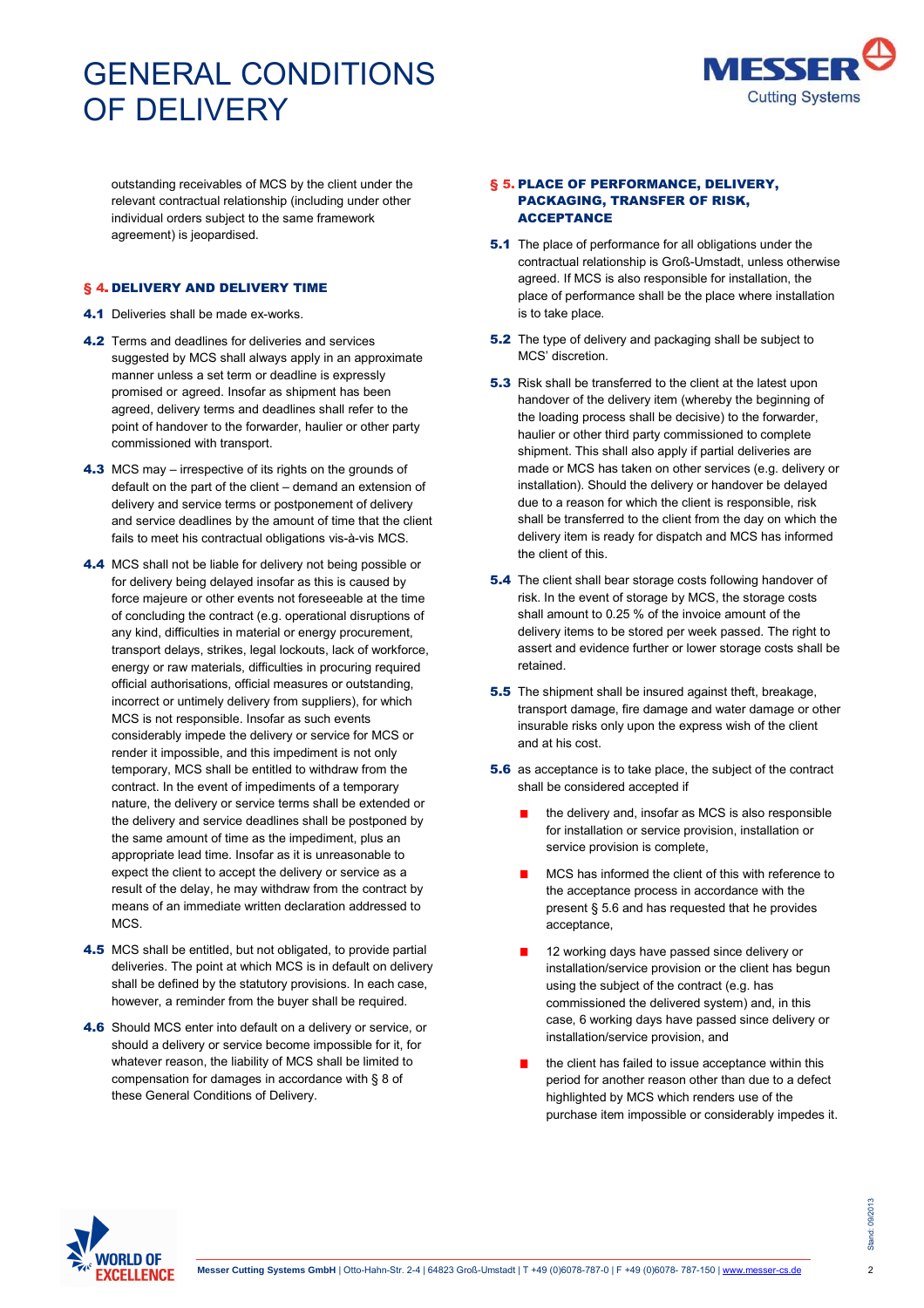

### § 6. LIMITATION, DEFECTS

**6.1** Claims on the basis of material and legal defects shall be subject to a limitation period of one year from delivery. Insofar as acceptance is agreed, the limitation period shall begin upon acceptance.

The aforementioned limitation period shall also apply to contractual and extra-contractual claims for compensation for damages on the part of the buyer relating to a defect in the good, unless the application of the regular statutory limitation period (§§ 195, 199 BGB (German civil code)) would lead to a shorter limitation period in the case in question. The limitation periods of the Produkthaftungsgesetz (German product liability act) shall remain unaffected in any case.

- 6.2 The delivered items shall be carefully inspected immediately upon delivery to the client or the third party specified by him. They shall be considered approved if MCS does not receive a written notification of defects regarding obvious defects or other defects that were identifiable upon immediate careful inspection within seven working days of delivery of the delivery item, or otherwise within seven working days of discovery of the defect or any earlier point in time, whereby the defect was identifiable to the client during normal use of the delivery item without closer inspection, in the manner set out in § 2.2 clause 6. At the request of MCS, the delivery item that is subject to complaint shall be returned to MCS, carriage paid. In the case of a justified notification of defects, MCS shall refund the costs of the cheapest form of delivery; this shall not apply if the costs increase because the delivery item is located at another location to that of intended use.
- 6.3 In the event of material defects in delivered items, MCS shall be initially obligated and entitled, at its own discretion and within a reasonable period of time, to improve the item or provide a replacement. In the event that this should fail, i.e. if improvement or replacement is impossible, unreasonable, denied or subject to an unreasonable delay, the client may withdraw from the contract or reduce the purchase price by an appropriate amount.
- 6.4 Should a defect be due to fault on the part of MCS, the client may demand compensation for damages under the conditions set out in § 8.
- **6.5** In the event of defects in components of other manufacturers that MCS cannot remedy due to licencing law or factual reasons, MCS shall, at its discretion, assert its warranty claims against the manufacturers and suppliers on behalf of the client or cede these to the client. Warranty claims against MCS shall only exist for such defects under the other conditions and in accordance with these General Conditions of Delivery if legal enforcement of the aforementioned claims against the manufacturers and suppliers was unsuccessful, or is likely to be unsuccessful, for example due to insolvency. Limitation of the affected warranty claims of the client against MCS shall be postponed for the duration of the legal disputer.
- **6.6** The warranty shall not apply if the client modifies the delivery item, or allows it to be modified by a third party, without the consent of MCS and remedying of defects is consequently impossible, or unreasonably hindered. In any case, the client shall bear the additional costs for remedying of defects incurred as a result of the modification.
- **6.7** Delivery of used items agreed on an individual basis with the client shall be carried out under exclusion of any warranty for material defects.

#### § 7. PROPERTY RIGHTS

- 7.1 In accordance with the present § 7, MCS assures that the delivery item is free from commercial property rights or copyrights of third parties. Each of the contractual partners shall inform the other contractual partner immediately in writing if claims are asserted against him due to violation of such rights.
- **7.2** In the event that the delivery item violates a commercial property right or copyright of a third party, MCS shall, at its discretion and at its cost, modify or replace the delivery item in such a way that third-party rights are no longer violated but that the delivery item continues to fulfil its contractually agreed function, or shall procure a right of use for the client by means of conclusion of a licence contract. If it is unable to do this within a reasonable period of time, the client shall be entitled to withdraw from the contract or reduce the purchase price by an appropriate amount. Any claims for compensation for damages on the part of the client shall be subject to the limitations of § 8 of these General Conditions of Delivery.
- **7.3** In the event of legal violations through products of other manufacturers delivered by MCS, MCS shall, at its discretion, assert its claims against the manufacturers and upstream suppliers on behalf of the client, or cede these to the client. In such cases, claims against MCS shall only exist in accordance with the present § 7 if legal enforcement of the aforementioned claims against the manufacturers and upstream suppliers was unsuccessful, or is likely to be unsuccessful, for example due to insolvency.

### § 8. LIABILITY FOR COMPENSATION FOR DAMAGES DUE TO BLAME

- 8.1 The liability of MCS for compensation for damages, on whatever legal basis, in particular due to impossibility, default, defective or incorrect delivery, violation of contract, violation of obligations during contractual negotiations and tort, insofar as this is a case of fault, shall be limited in accordance with the present § 8.
- 8.2 MCS shall not be liable in the case of simple negligence of its organs, legal representatives, employees or other agents, insofar as this is not a case of violation of

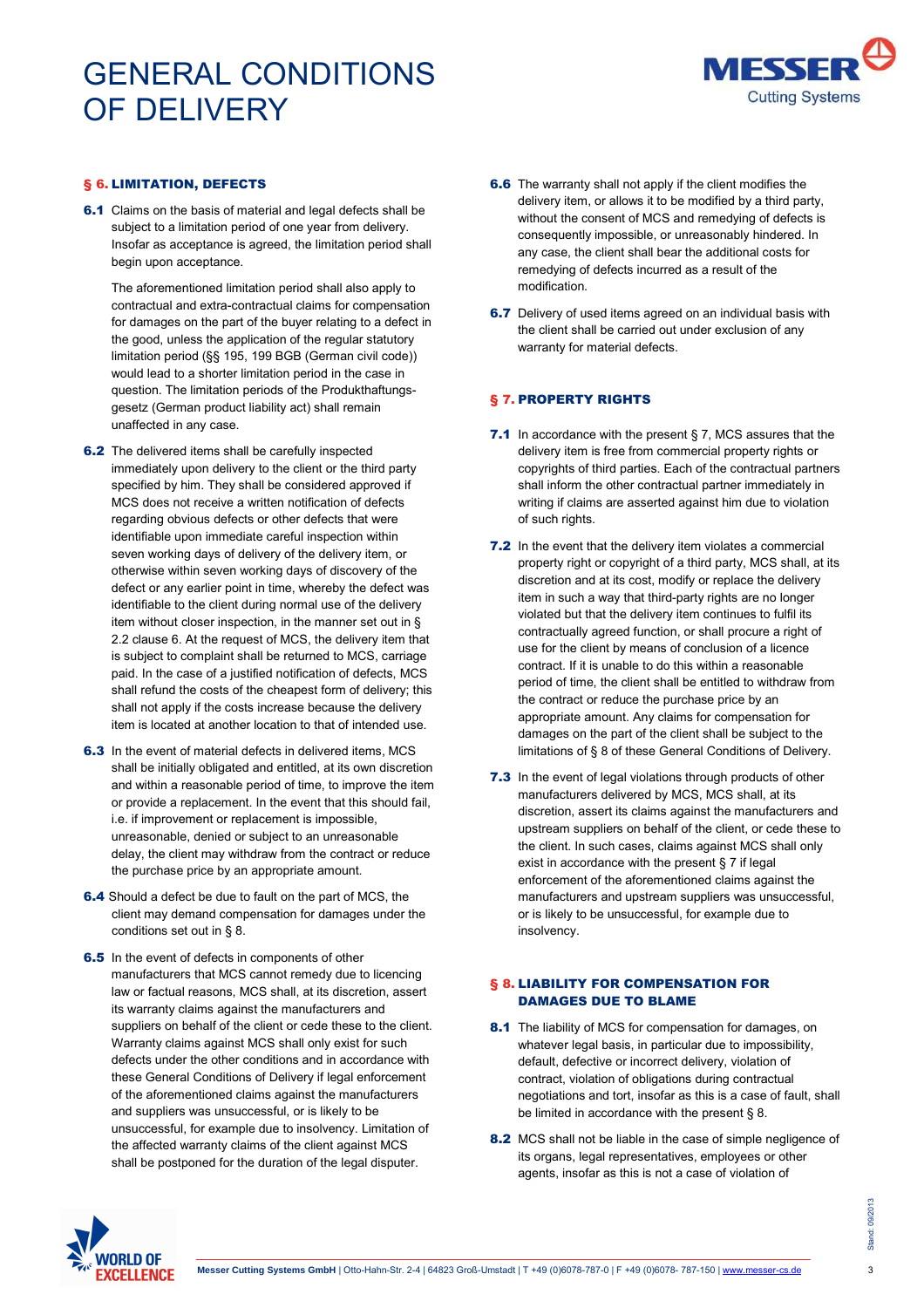MESSE **Cutting Systems** 

obligations that are essential to the contract. Obligations considered essential to the contract are the obligation to deliver and install the delivery item in a timely manner and free from considerable defects, as well as consultation, protection and care obligations that are intended to facilitate contractual use of the delivery item by the client or aim to protect the life and limb of the client's staff or protect his property from considerable damage.

- 8.3 Insofar as MCS is liable for compensation for damages in accordance with § 8.2, this liability shall be limited to damages that MCS foresaw as a possible consequence of a violation of contract upon concluding the contract or that it should have foreseen by exercising usual due diligence. Direct damage and consequential damage resulting from defects in the delivery item shall also only be subject to compensation insofar as such damage is to be typically expected during intended use of the delivery item.
- 8.4 In the event of liability for simple negligence, MCS' obligation to provide compensation for material damage and resulting further pecuniary losses shall be limited to an amount of EUR \_\_\_\_\_\_\_\_ per loss event (corresponding to the current coverage of its product liability insurance or liability insurance), including in the case of violation of obligations that are essential to the contract.
- 8.5 The aforementioned exclusions and limitations of liability shall apply in the same scope in favour of the organs, legal representatives, employees and other agents of MCS.
- 8.6 Insofar as MCS provides technical information or acts as a consultant, and this information or consultation does not belong to the scope of delivery that it is obligated to provide and has been agreed under the contract, this shall take place free of charge and under exclusion of any liability.
- 8.7 The limitations of the present § 8 shall not apply to liability of MCS on the grounds of wilful conduct, for guaranteed quality characteristics, on the grounds of injury to life, limb or health or under the Produkthaftungsgesetz (German product liability act).

## § 9. RETENTION OF OWNERSHIP

- 9.1 Until complete payment of all present and future receivables of MCS under the purchase contract and an ongoing business relationship (secured receivable), MCS shall retain ownership of the sold goods.
- **9.2** The goods subject to retention of ownership may not be pledged to a third party or handed over as a security until complete payment of the secured receivables. The buyer shall inform MCS immediately in writing if and insofar as third parties gain access to the goods belonging to MCS.
- **9.3** In the event of conduct of the buyer that violates the contract, in particular in the event of failure to pay the purchase price due, MCS shall be entitled to withdraw

from the contract in accordance with the statutory provisions and to demand return of the good on the basis of the retention of ownership and withdrawal. Should the buyer fail to pay the purchase price due, MCS may only assert these rights if MCS has previously set the buyer a reasonable deadline for payment and been unsuccessful, or if such setting of a deadline is unnecessary in accordance with the statutory provisions.

- 9.4 The buyer is authorised to sell on and/or process the goods subject to retention of ownership as part of ordinary business operations. In this case, the following provisions shall also apply:
	- a) The retention of ownership shall also cover products resulting from processing, mixing or joining of the goods from MCS at their full value, whereby MCS is considered the manufacturer. Should third parties have retention of ownership in the case of processing, mixing or joining with goods from third parties, MCS shall obtain co-ownership in a proportionate amount of the invoice values of the processed, mixed or joined goods. In other aspects, the same shall apply to the resulting product as applies to the delivered good subject to retention of ownership.
	- **b)** The buyer hereby cedes receivables from third parties arising from the resale of the good or product completely or in the amount of the relevant coownership share of MCS in accordance with the above paragraph as a security. MCS accepts the cession. The obligations of the buyer cited in para. 2 shall also apply as regards the ceded receivable.
	- c) The buyer shall remain empowered to collect the receivable alongside MCS. MCS undertakes to not collect the receivable insofar as the buyer meets his payment obligations vis-à-vis MCS, does not enter default on payment, has not filed an application for opening of insolvency proceedings and no other defects in his ability to pay exist. However, if this is the case, MCS can demand that the buyer informs MCS of the ceded receivables and their debtors, provides all information necessary for collection, hands over the corresponding documents and informs the debtors (third parties) of the cession.
	- d) Should the achievable value of the securities exceed the receivables of MCS by more than 10 %, MCS shall, at the request of the buyer, release securities at the discretion of MCS.

## § 10. FINAL PROVISIONS

10.1 The place of jurisdiction for all disputes arising from the business relationship between MCS and the client is, at the discretion of MCS, Darmstadt or the headquarters of the client. For lawsuits against MCS, Darmstadt shall be the exclusive place of jurisdiction. Mandatory statutory provisions regarding exclusive places of jurisdiction shall